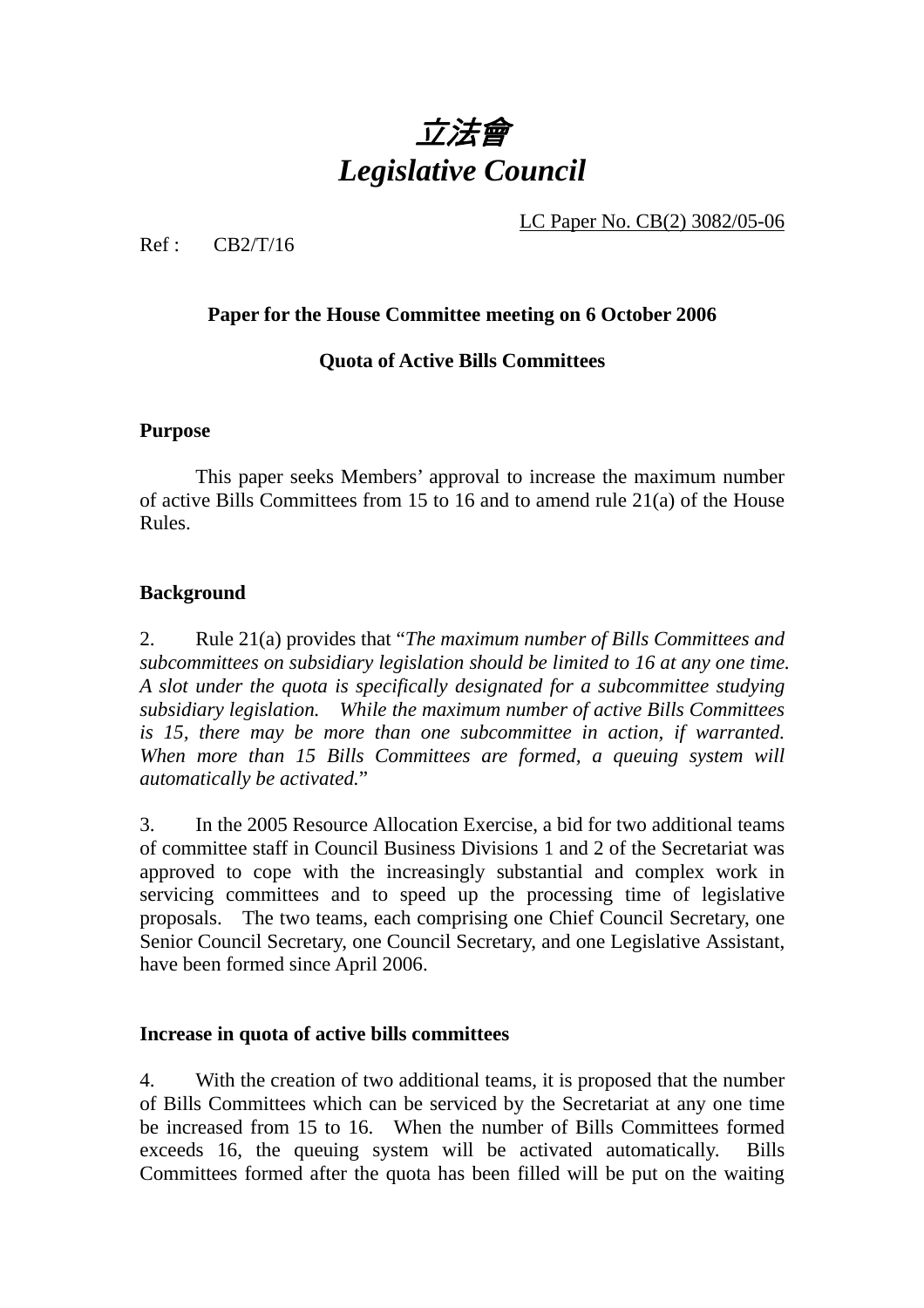list. The order of Bills Committees on the waiting list is in the order of the introduction of the relevant bills into the Council, as provided in rule 21(f).

### **Amendment to House Rules**

5. Rule 21 concerns Bills Committees, but rule 21(a), as it is presently drafted, refers to a quota of 16 for Bills Committees and a slot under the quota for subcommittee(s) set up to study subsidiary legislation. While the maximum number of active Bills Committees is 15, there is no limit on the number of subcommittees so formed, as work on most items of subsidiary legislation is required to be completed within a statutory time limit. In order to make it clear that the quota system actually applies to Bills Committees only, it is proposed to take this opportunity to delete the reference in rule 21(a) to subcommittees formed to study subsidiary legislation. Members may wish to note that rule 20(j) already provides that "*The House Committee may appoint subcommittees to assist in the consideration of specific subsidiary legislation and issues of public concern which fall outside the purview of Panels".*

6. Subject to Members' consent to increase the quota of active Bills Committees and to the proposal in paragraph 5 above, the proposed amendment to rule 21(a) is set out in the **Appendix** for Members' consideration.

### **Advice sought**

7. Members are invited to approve the increase in the quota of active Bills Committees from 15 to 16 and the amendment to rule 21(a) in the Appendix.

Council Business Division 2 Legislative Council Secretariat 4 October 2006

Quota of BC (Paper).doc